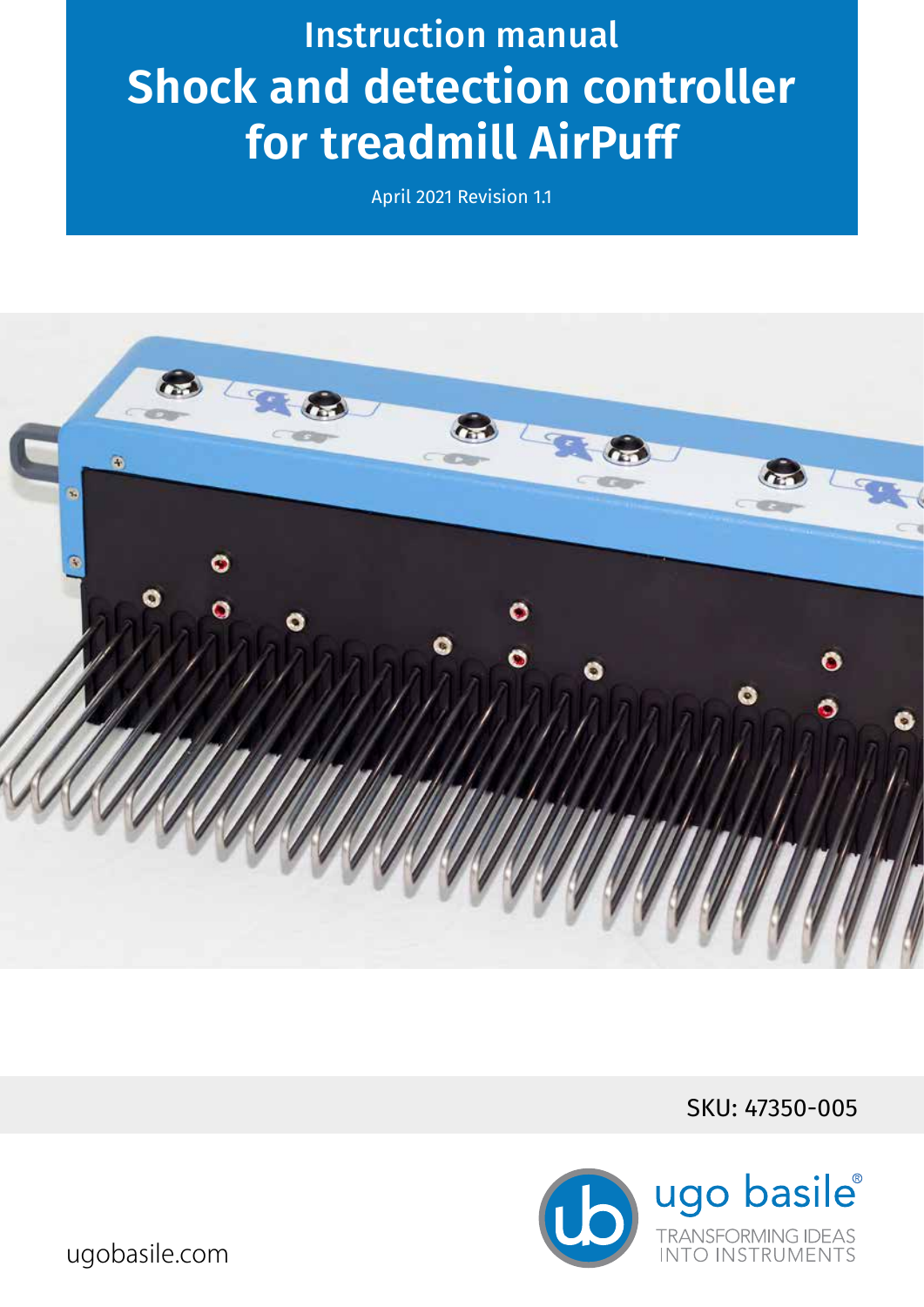### *SAFETY CONSIDERATIONS*

Although this instrument has been designed with international safety standard, this manual contains information, cautions and warnings which must be followed to ensure safe operation and to retain the instrument in safe conditions.

Service and adjustments should be carried out by qualified personnel, authorized by ugo basile organization.

Any adjustment, maintenance and repair of the opened instrument under voltage should be avoided as much as possible and, when inevitable, should be carried out by a skilled person who is aware of the hazard involved.

Capacitors inside the instrument may still be charged even if the instrument has been disconnected from its source of supply.



## Your science, our devices More than 30.000 citations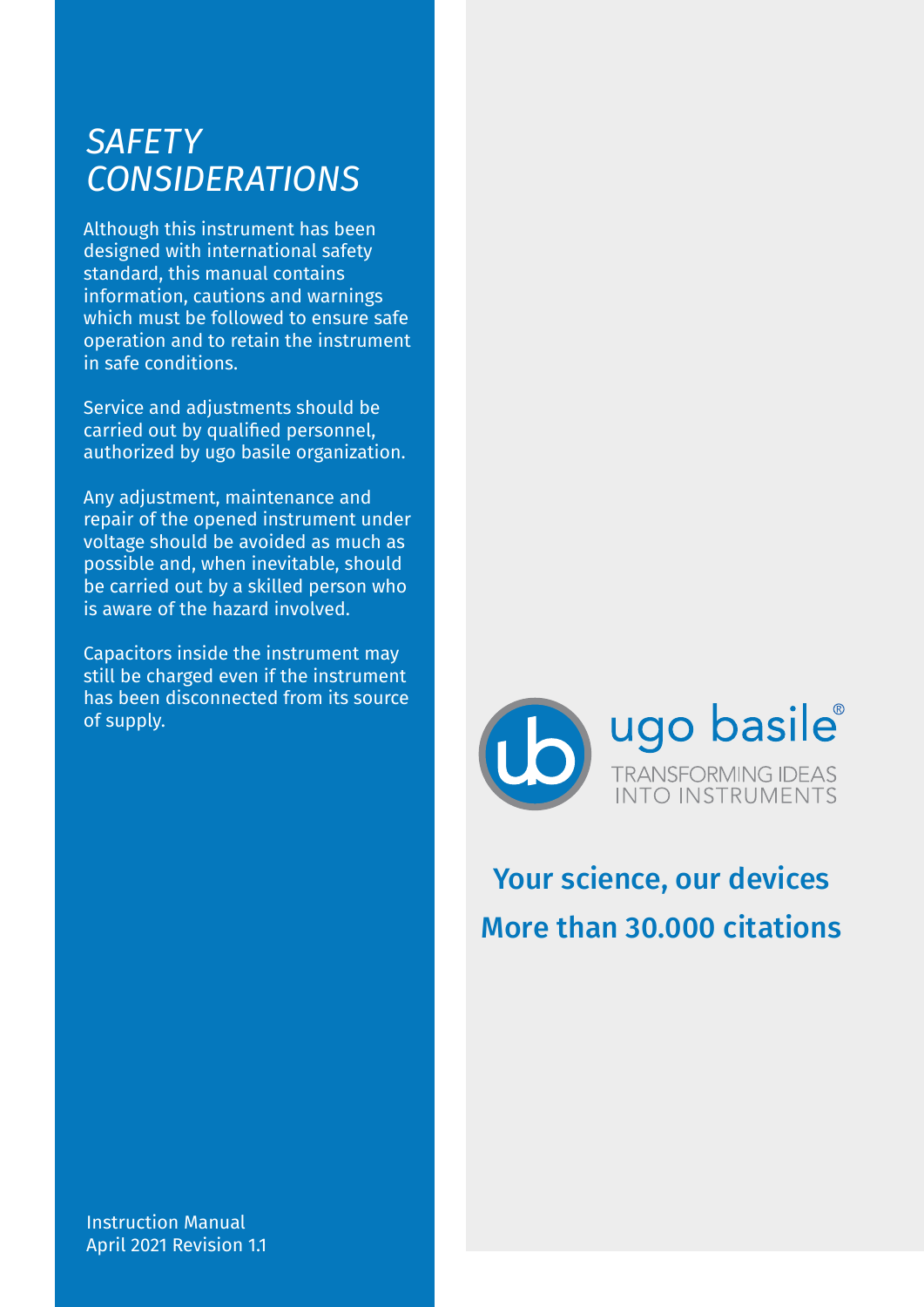• This device is an add-on of the Ugo Basile Treadmill and can ONLY be used with the Ugo Basile Treadmill devices with the following SKU number:

47300, 47300-001, 47302, 47303, 47313. This device itself without the Ugo Basile Treadmill MUST not be used.

- You CAN NOT use together the standard Treadmill shock assembly and this device, you need to decide before starting the test, which one of the 2 assembly use and mount only one at a time.
- This device provide a double choice incentive for the animal to run; the standard Ugo Basile Treadmill provide a smooth adjustable electric shock only, this "Shock and detection controller for treadmill AirPuff" provide booth, electric incentive and a smooth air puff.
- This device must be connected to an air delivery system by a provided tube of 6 mm of external diameter and 4 mm internal diameter. The maximum input air pressure has not to exceed the value of 1 MPa (10 Bar) If your air delivery system exceed the maximum value above indicated you will need to add a pressure regulator between your air delivery system and this device, to lower the input value at the Max indicated.
- The Ugo Basile Treadmill computer will automatically recognise the incentive assembly installed giving You the relatives options on the touch display.
- AirPuff add-on will provide a puff of a maximum 0.8 MPa (8 Bar) of air pressure.

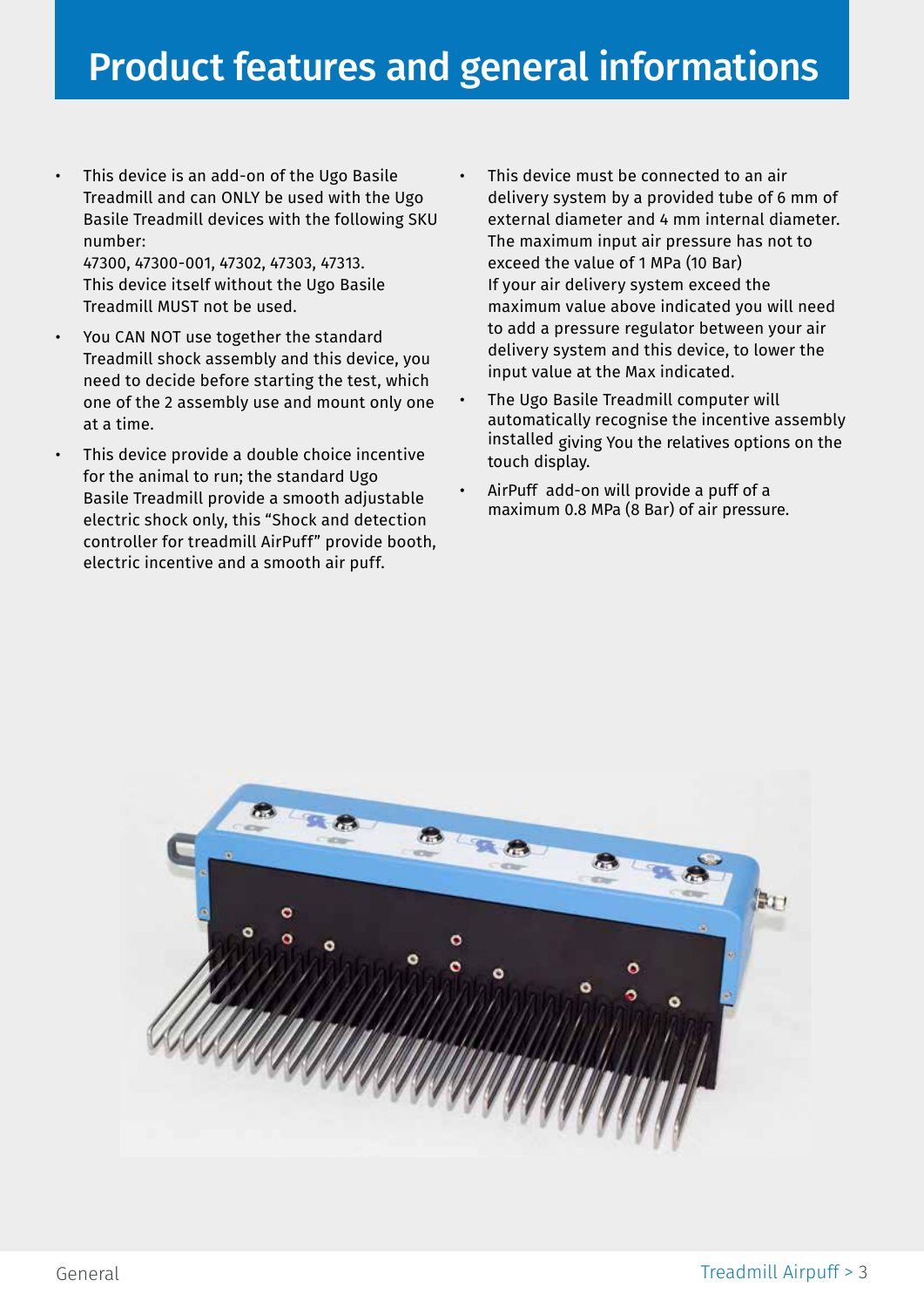



### Check list

Your "Shock and detection controller for treadmill AirPuff" package contains the following items:

- The Shock and detection controller for treadmill AirPuff assembly itself
- The 3 Mt long plastic tube of 6 mm of external diameter and 4 mm internal diameter. to connect the AirPuff assembly to your air delivery system.
- 6 blockage nuts for the air flow configuration for different animals.
- 6 nozzles for the air flow configuration for different animals.
- 1 Allen key tool 2.5 mm to be used to open or close the nozzle and the plug.
- *• Please ensure to load the latest firmware version of the treadmill software before installing the Shock and detection controller for treadmill AirPuff, minimum version required is 1.5.6.0*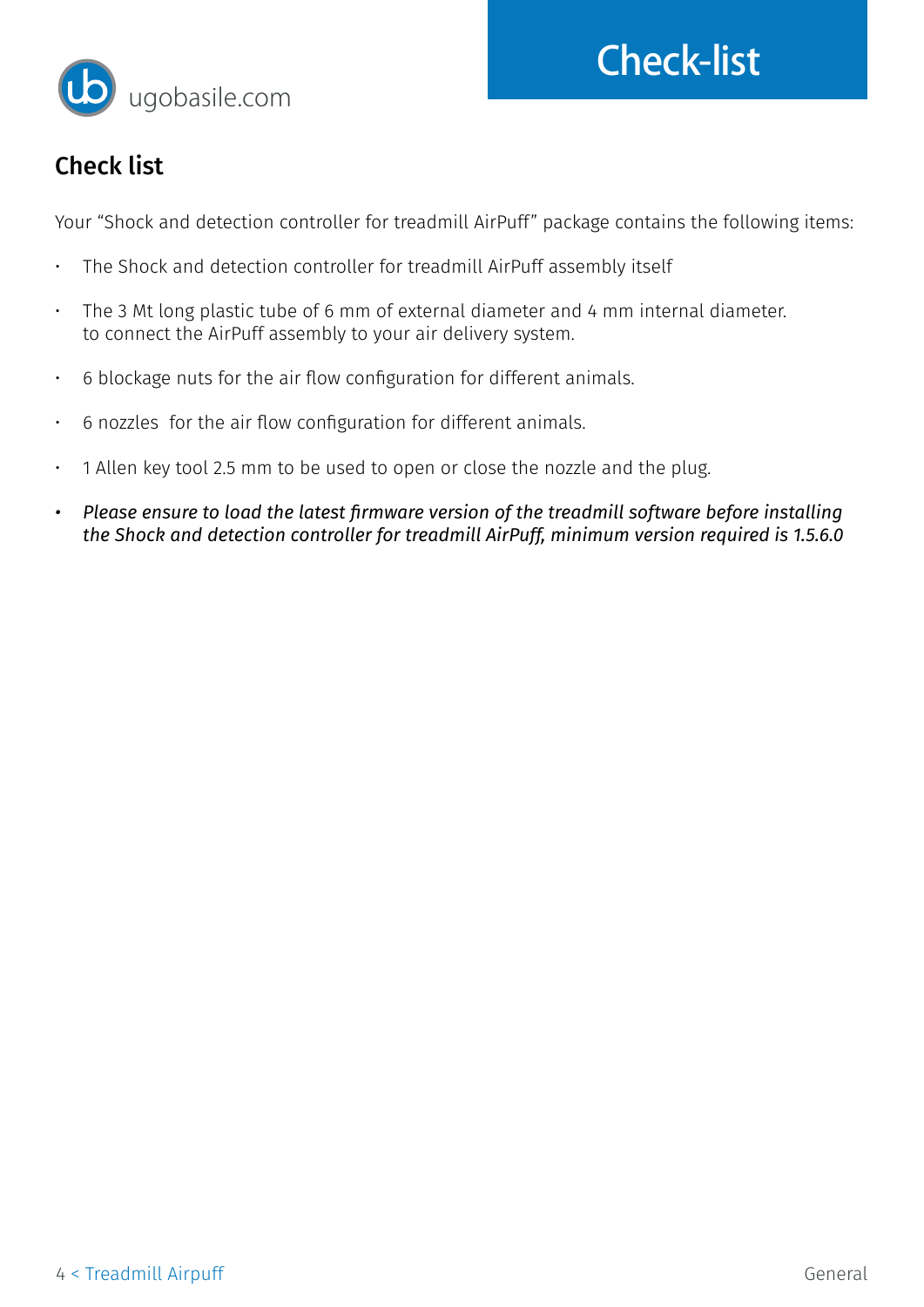# **Contents**

### Summary

| Install the AirPuff assembly in state of the standard schock assembly:  Page6 |  |
|-------------------------------------------------------------------------------|--|
|                                                                               |  |
|                                                                               |  |
|                                                                               |  |
|                                                                               |  |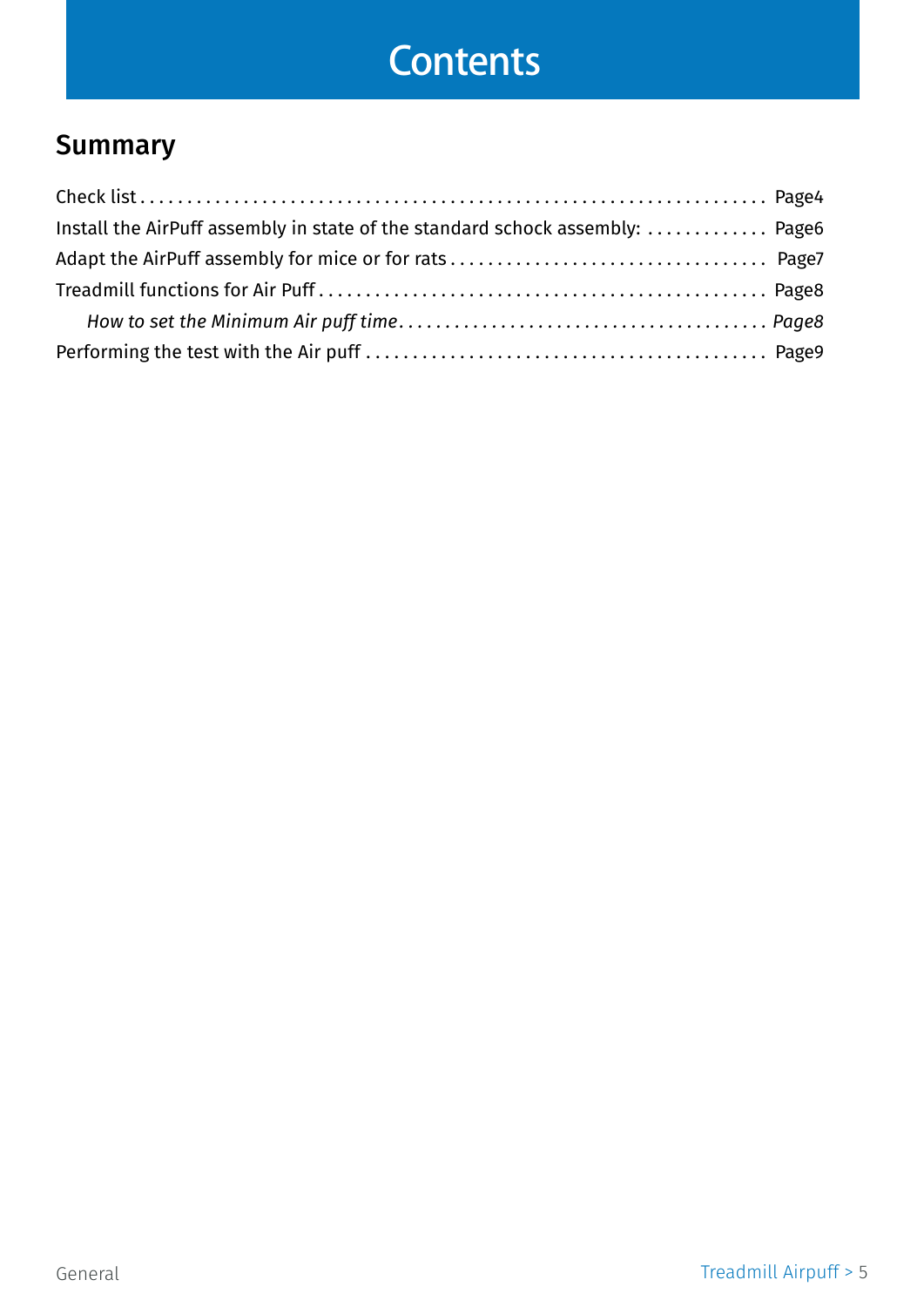

#### Install the AirPuff assembly in state of the standard shock assembly:

- 1. Remove the standard shock assembly from the Treadmill:
	- a. Switch the Treadmill OFF and detach the power cord at the rear.
	- b. Remove the upper lane assembly.
	- c. Detach the right side grey connector pulling it to the right handling it by the grey part.
	- d. Lift all the shock assembly up, it will slide up and place it in a safe place.
- 2. Take the AirPuff assembly from the package and clear it from all the packaging material.
- 3. Slide the AirPuff assembly in the Treadmill in the same position of the one you just remove, pay attention to align guide carefully.
- 4. Connect the grey connector paying attention to the polarisation position, identify the position first and then push the connector in.
- 5. Mount the choosen lane assembly.

Connect power cord and switch on the treadmill, and after selecting the right animal on the display you should see the following icon  $\mathbb{Q}$  beside the Ugo Basile logo at the right. This will ensure you the AirPuff assembly has been recognized by the system.

#### *Please ensure to load the latest firmware version of the treadmill software before installing the Shock and detection controller for treadmill AirPuff, minimum version required is 1.5.6.0*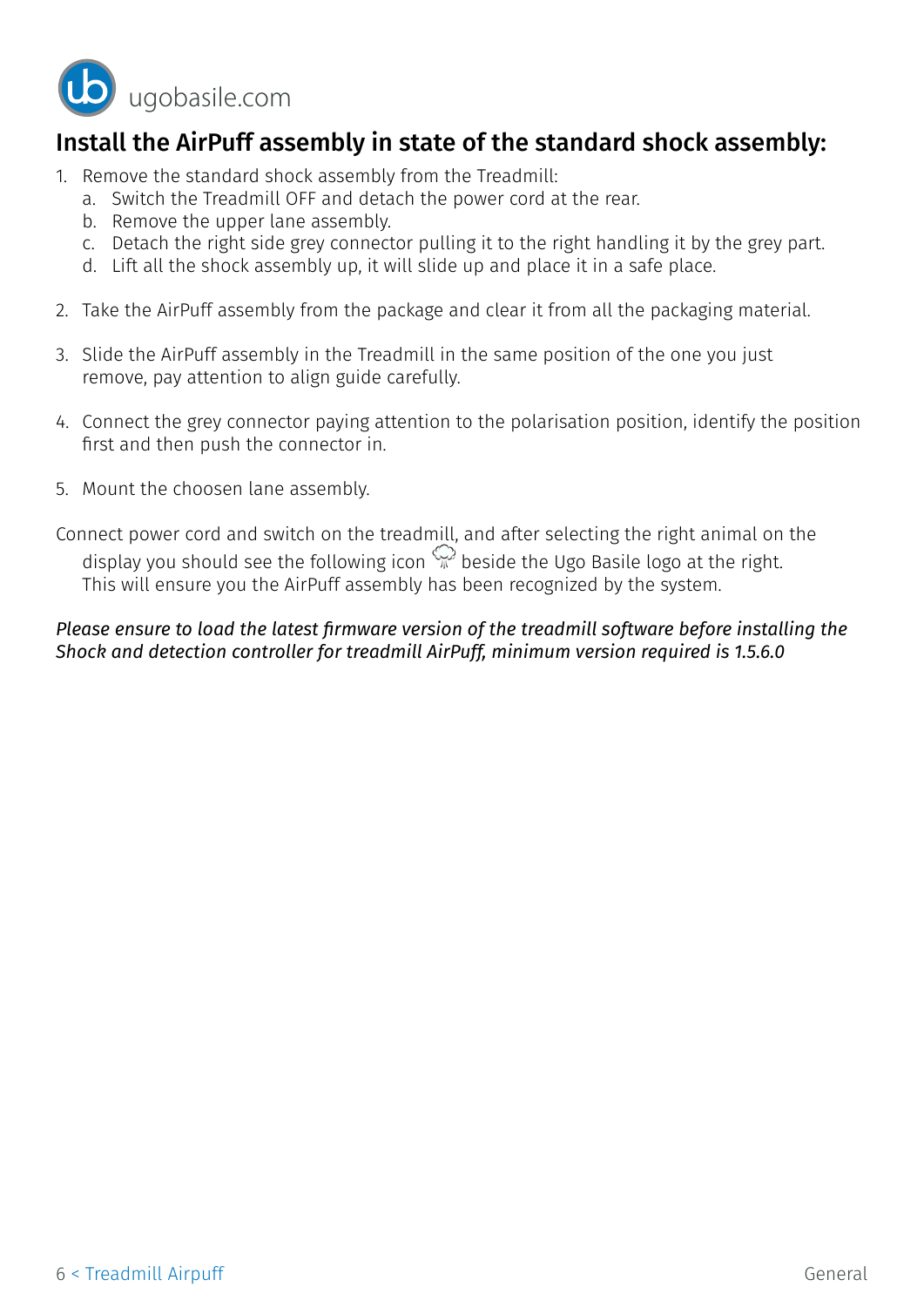### Adapt the AirPuff assembly for mice or for rats

While the Treadmill can be used for rats or for mice, you need to configure the system before running the test, you also need to prior decide if you want to use the AirPuff or the standard shock incentive.

Treadmill wise if you need to use mice please load the lane assembly for mice (6 lane) and refer to the Treadmill instruction manual for infos.

If you need to use the Treadmill with rats, please load the 3 lane assembly for rats.

If you choose to use the standard electric schock assembly, please refer to the Treadmill instruction manual.

If you choose to use the Air Puff incentive assembly you need to configure it depending the animal you will use.

To configure your AirPuff for the use with rats or with mice you need to change the metal plug positions.

As standard AirPuff assembly is configured to be used with mice, if you need to use with rats please change the plug position as follow:

To remove a plug from the assembly use the provided alley key tool and unscrew (turning unclockwise)

To mount the plug screw it in, turning clockwise but please pay attention to avoid tighten too much.

Here follow the mice and rats plug configuration:

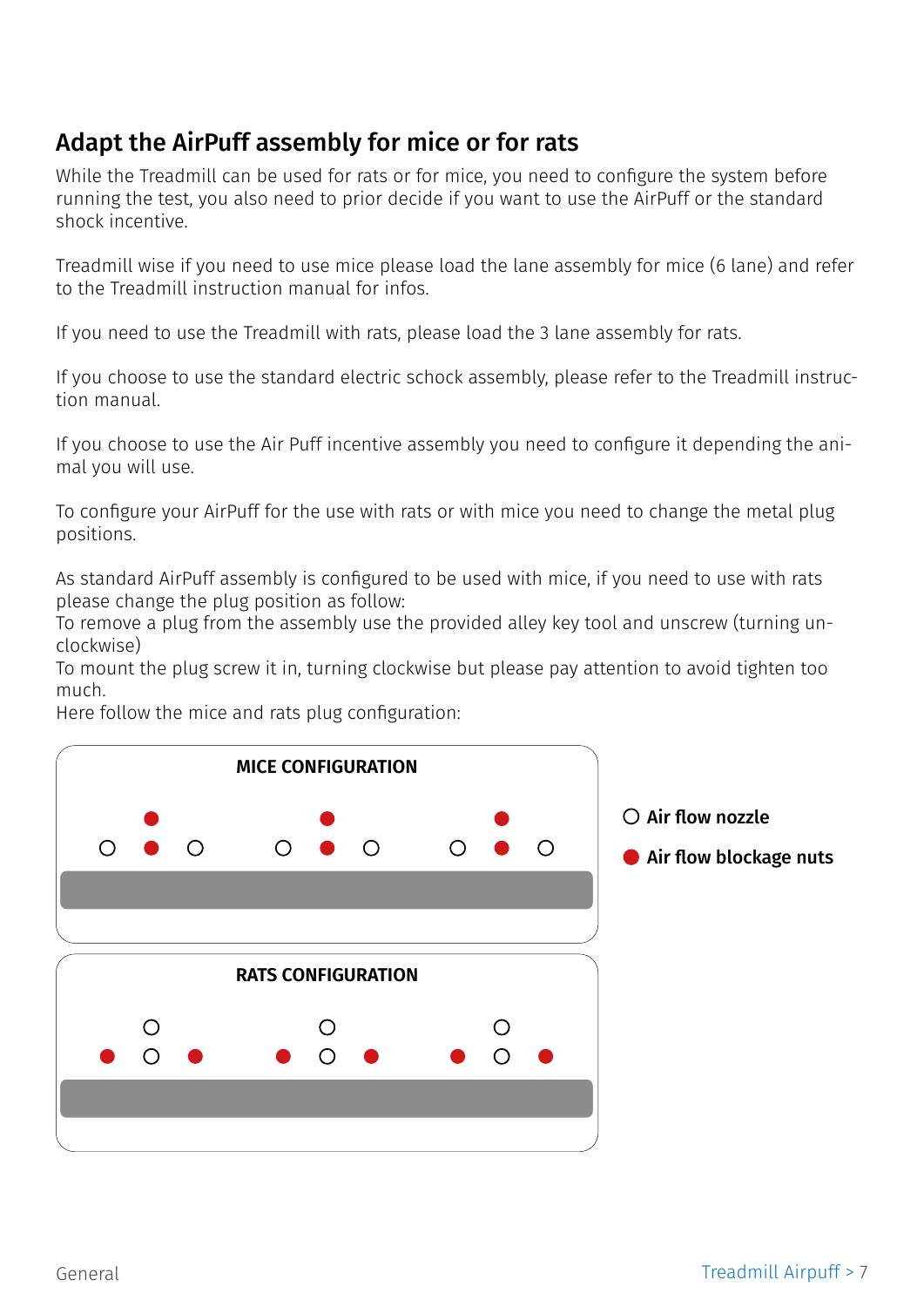

#### Treadmill functions for AirPuff

While installing the AirPuff assembly the Treadmill will automatically recognize the added device and change some setting on the screen.

Please refer to the Treadmill instruction manual for general Treadmill functions. All the standard feature of the Treadmill with the electric shock assembly installed are available also with the AirPuff.

While you install the AirPuff you will have one more parameter you can set.

With the AirPuff assembly installed you can controll the *MINIMUM AIR PUFF TIME*

This is the minimum time the puff can be released.

Meaning:

If the animal stays land to the grid the AirPuff is activated and continue blowing for the "MINI-MUM AIR PUFF TIME" set even if the animal esacpe the grid.

if the animal stays on the grid the Air puff will blow till the "Schock Cut off timer is reached" This parameter can be set in a range of 300 to 2000 ms. (0.3 to 2 Seconds.)

#### *How to set the Minimum Air puff time*

In the Setup windows You can press the *AirPuff* buttom to access this setting parameters.